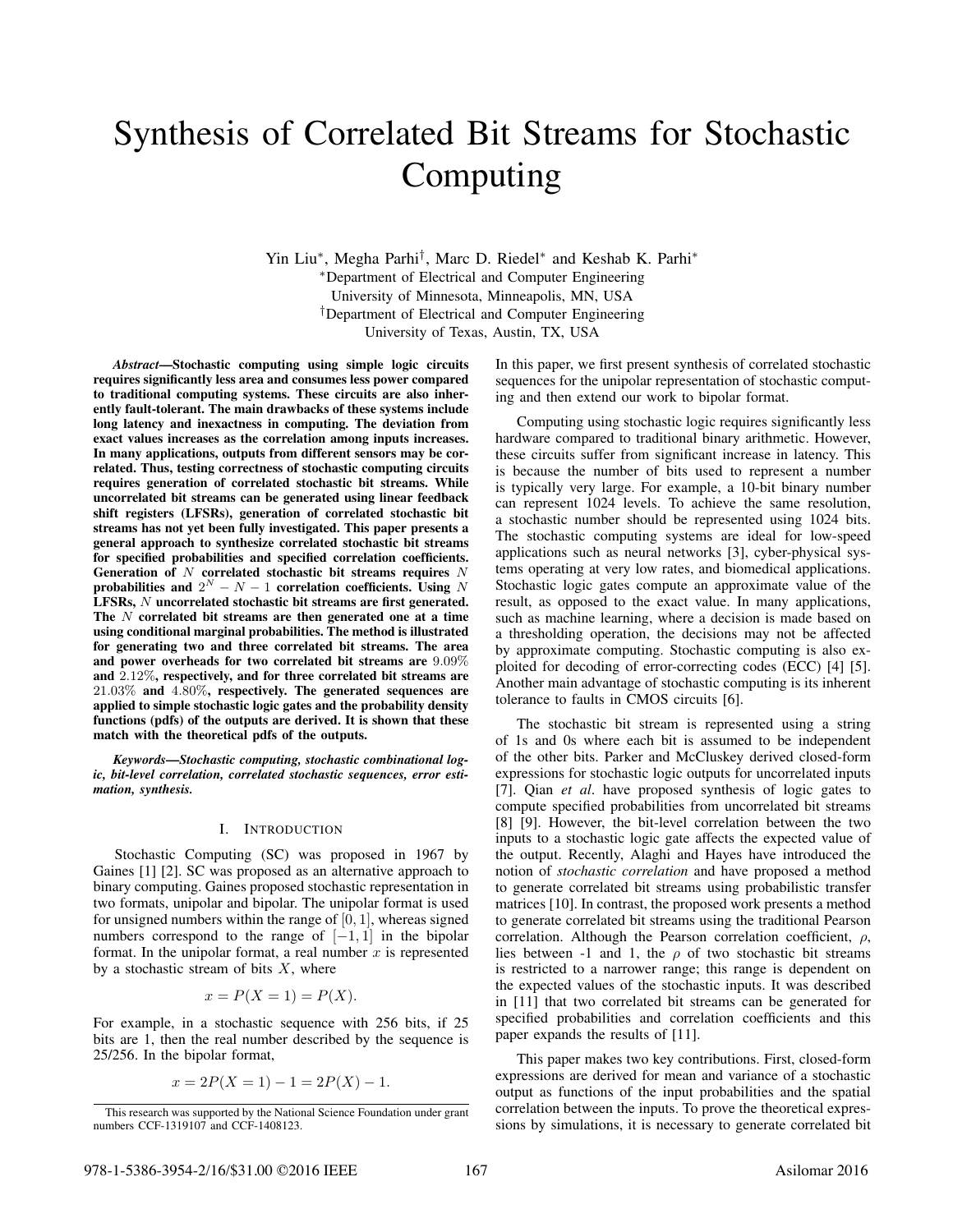streams for a specified correlation. The second contribution of this paper is a novel approach to generate correlated stochastic bit streams given specified probabilities and correlation coefficients. Finally the validity of the theoretical expressions is demonstrated through simulations of stochastic logic gates using correlated bit streams.

This paper is organized as follows. In Section II closedform expressions for outputs of stochastic logic gates with correlated inputs are derived. Sections III and IV, respectively, present approaches to synthesize two and three correlated stochastic bit streams from uncorrelated bit streams. Section V extends our work from stochastic unipolar format to bipolar format. Section VI tests the synthesis circuit to generate correlated stochastic bit streams and stochastic logic gates with correlated inputs. The hardware complexity and power consumption of synthesized circuits are also presented in this section. Finally, some conclusions are given in Section VII.

# II. ANALYSIS OF STOCHASTIC LOGIC WITH CORRELATED INPUTS

In the implementation of functionalities using stochastic computing, independent or uncorrelated input signals are always required to guarantee the accuracy. We first analyze the output error of stochastic combinational logic under the assumption of uncorrelated inputs. Consider the output bit stream *Y* of an arbitrary stochastic combinational logic in unipolar format. Each bit  $Y_i$  can be represented as an independent identically distributed (i.i.d.) Bernoulli random variable with probability of one equal to  $p_Y$ . Assume that  $P(Y)$  is the number represented by the stochastic bit stream *Y* . The value of  $P(Y)$  is given by:

$$
P(Y) = \frac{\sum_{i=1}^{N} Y_i}{N},\tag{1}
$$

where  $N$  is the number of bits in the stochastic sequence. Since  $P(Y)$  is the sum of *N* Bernoulli random variables, it can be describes as a binomial random variable with the variance:

$$
\sigma^2 = \frac{p_Y(1 - p_Y)}{N}.
$$
\n(2)

The variance is maximum at  $p_Y = 0.5$  and minimum at  $p_Y = 0$ 0 or  $p_Y = 1$ . The variance of stochastic logic output actually reflects the computational error. Therefore, when  $p_Y = 0.5$ , the computational error is maximum while the minimum error is given at  $p_Y = 0$  or  $p_Y = 1$ . The equation (2) also explains the fact that the computational error is reduced with the increase in the number of bits *N*.

## *A. Stochastic combinational logic with two correlated input sequences*

Correlation in input bit streams alters the expected output of a stochastic logic circuit. The first example is a multiplication of two unipolar stochastic numbers using an AND gate as shown in Fig. 1. Let  $X_1$  and  $X_2$  denote the bits of two input stochastic sequences. The probabilities of the two bit streams, denoted as  $p_1$  and  $p_2$ , are  $1/2$  and  $1/3$ . The stochastic bit stream consists of 6 bits. Let Y represent the output. If  $X_1$  and  $X_2$ are uncorrelated, the output probability is given by

$$
E(Y) = E(X_1 X_2) = p_1 p_2.
$$
 (3)



Fig. 1: The unsigned stochastic multiplication implemented using an AND gate.

In this example the output value is 1/6. If two inputs are correlated at the bit-level, the expected value of the output will change. Consider the Pearson correlation coefficient of two binary variables  $X_1$  and  $X_2$ :

$$
\rho_{12} = \frac{\text{cov}(X_1, X_2)}{\sigma_1 \sigma_2} = \frac{E(X_1 X_2) - EX_1 EX_2}{\sigma_1 \sigma_2}
$$
  
=  $\frac{E(Y) - p_1 p_2}{\sigma_1 \sigma_2}$ , (4)

where the expected value of the stochastic input variable is given by  $EX_i = p_i$  and the bit-level standard deviation is given by  $\sigma_i = \sqrt{p_i(1 - p_i)}$ . Then the expected output of stochastic multiplication (AND operation) with two correlated input bit streams is derived as follows:

$$
E(Y) = p_1 p_2 + \rho_{12} \sigma_1 \sigma_2
$$
  
=  $p_1 p_2 + \rho_{12} \sqrt{p_1 p_2 (1 - p_1)(1 - p_2)}$ . (5)

The computational error can be described in terms of  $\rho_{12}$ ,  $p_1$ and  $p_2$ :

$$
err(Y) = E(Y) - p_1 p_2
$$
  
=  $\rho_{12} \sqrt{p_1 p_2 (1 - p_1)(1 - p_2)}$ . (6)

Consider another example of the two-input OR gate. If the input signals  $X_1$  and  $X_2$  are uncorrelated, the expected value of the output *Y* is  $p_1 + p_2 - p_1p_2$ , where  $p_1$  and  $p_2$  are probabilities of ones in  $X_1$  and  $X_2$ . Assume that  $X_1$  and  $X_2$ are correlated with correlation coefficient  $\rho$ , from equation (4), we obtain the expected value of the output as follows:

$$
E(Y) = E(X_1 + X_2 - X_1 X_2)
$$
  
=  $p_1 + p_2 - p_1 p_2 - \rho \sigma_1 \sigma_2$ . (7)

The expected output of any stochastic combinational logic with correlated input signals can be derived in a similar manner. Table I compares the expected values of the outputs of various two-input stochastic logic gates with uncorrelated and correlated inputs. Notice that the expected output of a MUX is unaffected by input correlation since we only consider the correlation of operands. The scaled addition is implemented using a MUX in stochastic computing. Let  $X_1$  and  $X_2$  denote the input signals, and *X*<sup>3</sup> represent the select signal. The expected value of output is given by:

$$
E(Y) = E(X_1 - X_1X_3 + X_2X_3)
$$
  
=  $p_1 - p_1p_3 + p_2p_3$ . (8)

where  $E(X_i) = p_i$ . Although the mean output is unaffected by correlation between  $X_1$  and  $X_2$ , it is affected by the correlation between the select signal, *X*3, and either or both input signals,  $X_1$  or  $X_2$ .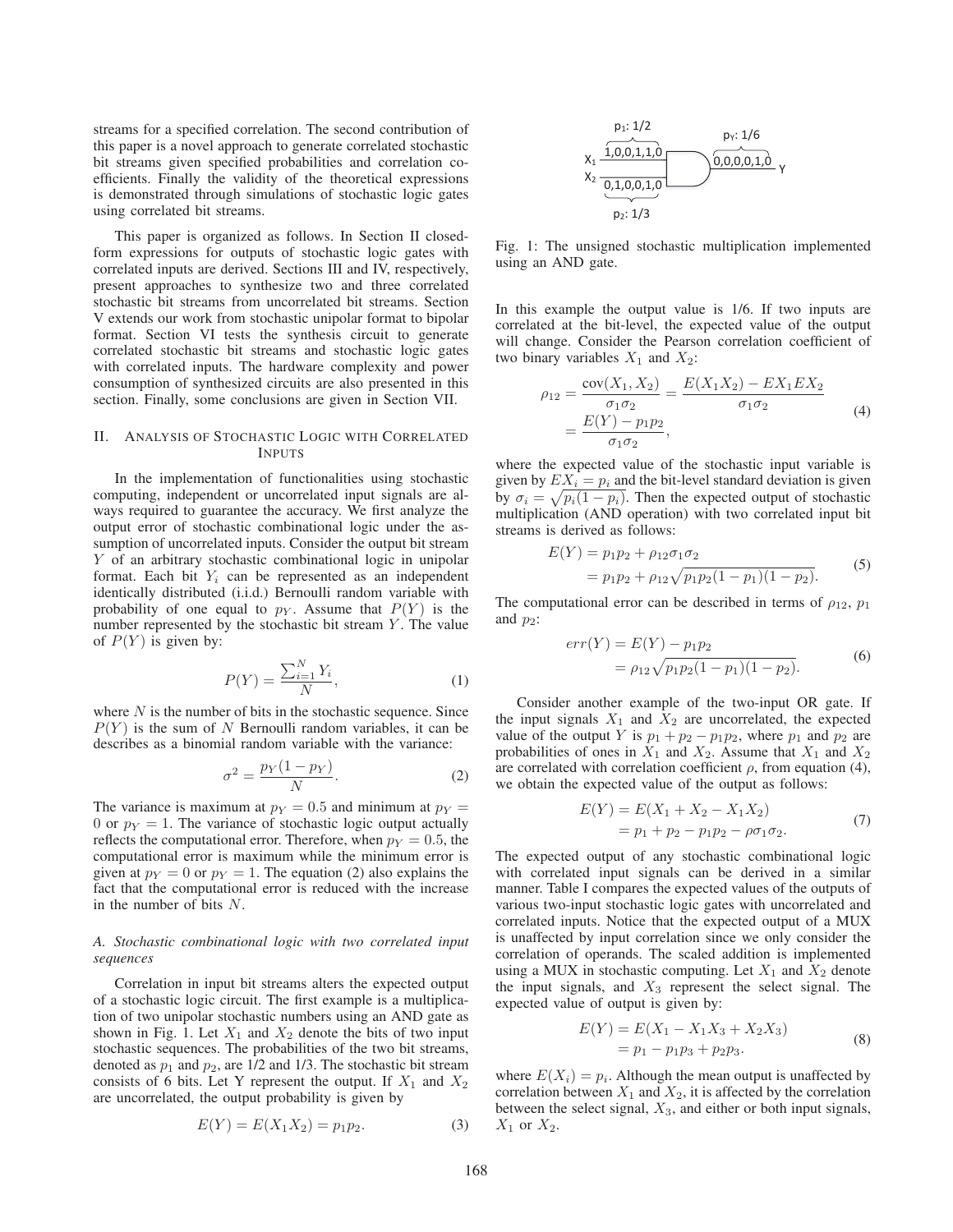| Gate Type                 | uncorrelated inputs       | correlated inputs (with correlation $\rho$ )   |
|---------------------------|---------------------------|------------------------------------------------|
| <b>AND</b>                | $p_1p_2$                  | $p_1p_2 + \rho \sigma_1 \sigma_2$              |
| <b>NAND</b>               | $1-p_1p_2$                | $1 - p_1 p_2 - \rho \sigma_1 \sigma_2$         |
| OR.                       | $p_1 + p_2 - p_1 p_2$     | $p_1 + p_2 - p_1 p_2 - \rho \sigma_1 \sigma_2$ |
| <b>NOR</b>                | $(1-p_1)(1-p_2)$          | $1-p_1-p_2+p_1p_2+\rho\sigma_1\sigma_2$        |
| <b>XOR</b>                | $p_1 + p_2 - 2p_1p_2$     | $p_1 + p_2 - 2p_1p_2 - 2\rho\sigma_1\sigma_2$  |
| <b>XNOR</b>               | $1-p_1-p_2+2p_1p_2$       | $1-p_1-p_2+2p_1p_2+2\rho\sigma_1\sigma_2$      |
| MUX $(X_3$ select signal) | $p_1 - p_1 p_3 + p_2 p_3$ | $p_1 - p_1 p_3 + p_2 p_3$                      |

TABLE I: The expect values of output for various two-input stochastic logic gates with uncorrelated and correlated inputs.

# *B. Stochastic combinational logic with three correlated input sequences*

When the number of inputs for a stochastic combinational logic is greater than two, the influence of correlation on expected output becomes more complex. Consider the unipolar stochastic multiplication of three inputs *X*1, *X*<sup>2</sup> and *X*3. The probabilities of ones in these sequences are given as following:

$$
E(X_1) = p_1
$$
  
\n
$$
E(X_2) = p_2
$$
  
\n
$$
E(X_3) = p_3.
$$

In this situation, the correlations of three inputs are required to be described using three pairwise correlations:

$$
\rho_{12} = \frac{\text{cov}(X_1, X_2)}{\sigma_1 \sigma_2} = \frac{E(X_1 X_2) - p_1 p_2}{\sigma_1 \sigma_2}
$$

$$
\rho_{23} = \frac{\text{cov}(X_2, X_3)}{\sigma_2 \sigma_3} = \frac{E(X_2 X_3) - p_2 p_3}{\sigma_2 \sigma_3}
$$

$$
\rho_{13} = \frac{\text{cov}(X_1, X_3)}{\sigma_1 \sigma_3} = \frac{E(X_1 X_3) - p_1 p_3}{\sigma_1 \sigma_3},
$$

and one cubic correlation, that is analogous to the correlation coefficient for three random variables:

$$
\rho_{123} = \frac{\text{cov3}(X_1, X_2, X_3)}{\sigma_1 \sigma_2 \sigma_3}
$$
  
= 
$$
\frac{E[(X_1 - EX_1)(X_2 - EX_2)(X_3 - EX_3)]}{\sigma_1 \sigma_2 \sigma_3}
$$
  
= 
$$
\frac{E(X_1 X_2 X_3) - p_1 p_2 p_3 - \alpha}{\sigma_1 \sigma_2 \sigma_3},
$$

where  $\alpha = \rho_{12}\sigma_1\sigma_2p_3 + \rho_{23}\sigma_2\sigma_3p_1 + \rho_{13}\sigma_1\sigma_3p_2$  and  $\sigma_i = \sqrt{n_i(1-n_i)}$ . The definition of Pearson correlation coefficient  $\sqrt{p_i(1-p_i)}$ . The definition of Pearson correlation coefficient is extended from two variables to three variables by  $\rho_{123}$ . Then the expected value of the output  $Y$  of stochastic multiplication (AND operation) with three correlated input bit streams is derived as follows:

$$
E(Y) = E(X_1 X_2 X_3) = p_1 p_2 p_3 + \rho_{123} \sigma_1 \sigma_2 \sigma_3 + \alpha.
$$
 (9)

Therefore, the computational error can be derived as:

$$
err(Y) = E(Y) - p_1 p_2 p_3 = \rho_{123} \sigma_1 \sigma_2 \sigma_3 + \alpha.
$$
 (10)

The expected output and accuracy of stochastic combinational logic with multiple correlated inputs can be estimated using given probabilities and correlations in a similar manner.

# III. SYNTHESIS OF TWO CORRELATED STOCHASTIC BIT STREAMS

It is necessary to synthesize two correlated bit streams with specified probabilities and correlation coefficient for simulations. In this section, we propose an approach to synthesize two stochastic bit streams with specified probabilities and correlation in unipolar representation.

Let  $p_1$ ,  $p_2$  and  $\rho$ , respectively, represent the given probabilities of ones in the stochastic sequences  $X_1$ ,  $X_2$ , and their correlation coefficient. Our objective is to synthesize two stochastic sequences given parameters  $p_1$ ,  $p_2$  and  $\rho$ . The joint probability mass function (pmf) of  $X_1$  and  $X_2$  is described in Table II. The parameter *a* denotes the probability that  $X_1 = 1$  and  $X_2 = 1$ , and can be derived from the correlation coefficient  $\rho$ . Since all values in Table II represent

TABLE II: The joint probability mass function of  $X_1$  and  $X_2$ .

| Input Variable     | Probability   |
|--------------------|---------------|
| $X_1 = 0, X_2 = 0$ | $1-p_1-p_2+a$ |
| $X_1 = 0, X_2 = 1$ | $p_2-a$       |
| $X_1 = 1, X_2 = 0$ | $p_1 - a$     |
| $X_1 = 1, X_2 = 1$ |               |

probabilities, they must be non-negative. This is guaranteed by the constraints:

$$
\begin{cases}\n a \ge 0 \\
 a \le p_1 \\
 a \le p_2 \\
 a \ge p_1 + p_2 - 1\n\end{cases}
$$

From the definition of the *bit-level* correlation coefficient:

$$
\rho = \frac{a - p_1 p_2}{\sigma_1 \sigma_2}.
$$
\n(11)

Then the parameter *a* can be obtained as:

$$
a = p_1 p_2 + \rho \sigma_1 \sigma_2.
$$
  
=  $p_1 p_2 + \rho \sqrt{p_1 p_2 (1 - p_1)(1 - p_2)}$  (12)

Note that although the correlation coefficient,  $\rho$ , lies between -1 and 1, the above constraints limit the allowable range of *ρ*. Since we already know  $a \geq max(0, p_1 + p_2 - 1)$  and  $a \leq$  $\min(p_1, p_2)$ , the feasible range of  $\rho$  is derived as:

$$
\begin{cases}\n\rho \ge \max\left(\frac{-p_1 p_2}{\sqrt{p_1 p_2 (1 - p_1)(1 - p_2)}}, \frac{-p_1 p_2 + p_1 + p_2 - 1}{\sqrt{p_1 p_2 (1 - p_1)(1 - p_2)}}\right) \\
\rho \le \min\left(\frac{p_1 - p_1 p_2}{\sqrt{p_1 p_2 (1 - p_1)(1 - p_2)}}, \frac{p_2 - p_1 p_2}{\sqrt{p_1 p_2 (1 - p_1)(1 - p_2)}}\right)\n\end{cases} (13)
$$

For example, if  $p_1 = 0.3$ , and  $p_2 = 0.8$ , the range of *a* is constrained to the range [0*.*1*,* 0*.*3]. This limits the range of ρ to [−0*.*7638*,* 0*.*3273]. Fig. 2 shows the range of feasible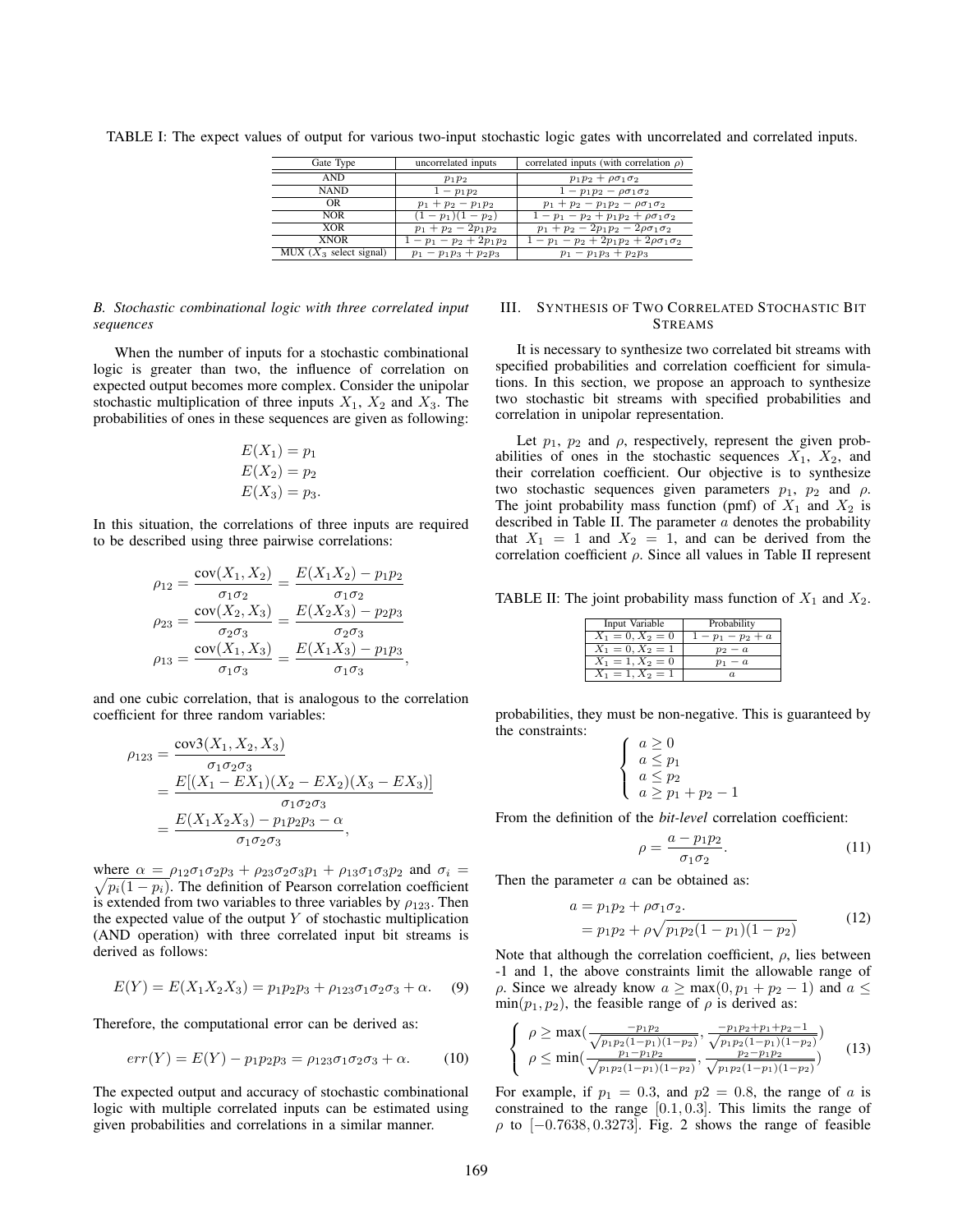

Fig. 2: (a) The minimum correlation coefficient  $(\rho)$  and (b) the maximum correlation coefficient  $(\rho)$  for all possible combinations of  $p_1$  and  $p_2$ .

correlation coefficient  $\rho$  for all possible combinations of  $p_1$ and  $p_2$ . Notice that  $p_1$  and  $p_2$  are in the range of  $[0, 1]$ .

The two correlated stochastic bit streams,  $X_1$  and  $X_2$ , can be synthesized from two uncorrelated bit streams, denoted as  $R_1$  and  $R_2$ , where each bit of  $R_1$  and  $R_2$  is a uniform random variable between 0 and 1. The proposed approach makes use of marginal probability and conditional marginal probability. First  $R_1$  is used to generate  $X_1$  using marginal probability of  $X_1$ . Then,  $X_2$  is generated from  $R_2$  using conditional marginal probability of  $X_2$  conditioned to selection of  $X_1$ . The approach to generating  $X_1$  follows the principle of stochastic number generator (SNG). If the probability of the first uncorrelated bit stream,  $R_1$ , is greater then  $p_1$ , then  $X_1 = 0$ , otherwise  $X_1 = 1$ .  $X_2$  is synthesized by using the conditional probability of  $X_2$ given  $X_1$ , which is:

$$
P(X_2|X_1) = \frac{P(X_1, X_2)}{P(X_1)}.
$$
\n(14)

Assume that  $X_1 = 1$  is given. we obtain  $P(X_2 = 1 | X_1 =$ 1) =  $a/p_1$ . If  $R_2 > a/p_1$ , then  $X_2 = 0$ . Otherwise,  $X_2 = 1$ . Given that  $X_1 = 0$  is generated, the conditional probability will be  $P(X_2 = 1 | X_1 = 0) = (p_2 - a)/(1 - p_1)$ . Then  $X_2 = 0$ if *R*<sub>2</sub> >  $(p_2 − a)/(1 − p_1)$ . Otherwise *X*<sub>2</sub> = 1. Fig. 3 shows the decision tree to synthesize two correlated stochastic bit steams with specified  $p_1$ ,  $p_2$  and  $\rho$ . Every bit of two stochastic sequences is generated using this decision tree.

Fig. 4 illustrates the circuit diagram to generate two stochastic bit steams with specified probabilities and correlation coefficient. The circuit to generate two correlated stochastic signals is designed using two levels of stochastic number generator (SNG). The SNG consists of a comparator and



Fig. 3: The decision tree to synthesize two correlated stochastic bit steams with specified  $p_1$ ,  $p_2$  and  $\rho$ .



Fig. 4: The circuit diagram to generate two stochastic bit steams with specified probabilities and correlation coefficient.

a linear-feedback-shift-register (LFSR) which is a pseudo random source [12]. The first SNG is used to produce a stochastic sequence with the probability of one equal to  $p_1$ . The binary probability number input to the second SNG is selected by using a multiplexer, where  $X_1$  is the select signal. The second SNG is used to produce the stochastic sequence bit  $X_2$ . The pre-computed 10-bit probabilities  $p_1$ ,  $a/p_1$  and  $(p_2 - a)/(1 - p_1)$  are inputs of the proposed architecture.  $X_1$ and *X*<sup>2</sup> are outputs of the synthesized circuit.

# IV. SYNTHESIS OF THREE CORRELATED STOCHASTIC SEQUENCES

In order to synthesize three correlated stochastic bit streams, we need to know seven parameters listed below:

$$
\begin{cases}\n p_1 = E(X_1) \\
 p_2 = E(X_2) \\
 p_3 = E(X_3)\n\end{cases}\n\qquad\n\begin{cases}\n \rho_{12} = \frac{\text{cov}(X_1, X_2)}{\sigma_1 \sigma_2} \\
 \rho_{23} = \frac{\text{cov}(X_2, X_3)}{\sigma_2 \sigma_3} \\
 \rho_{13} = \frac{\text{cov}(X_1, X_2)}{\sigma_1 \sigma_3} \\
 \rho_{123} = \frac{\text{cov}(X_1, X_2, X_3)}{\sigma_1 \sigma_2 \sigma_3}\n\end{cases}
$$

where  $p_1$ ,  $p_2$  and  $p_3$  stand for the given probabilities of each bit in the stochastic sequences  $X_1$ ,  $X_2$  and  $X_3$ .  $\rho_{12}$ ,  $\rho_{23}$  and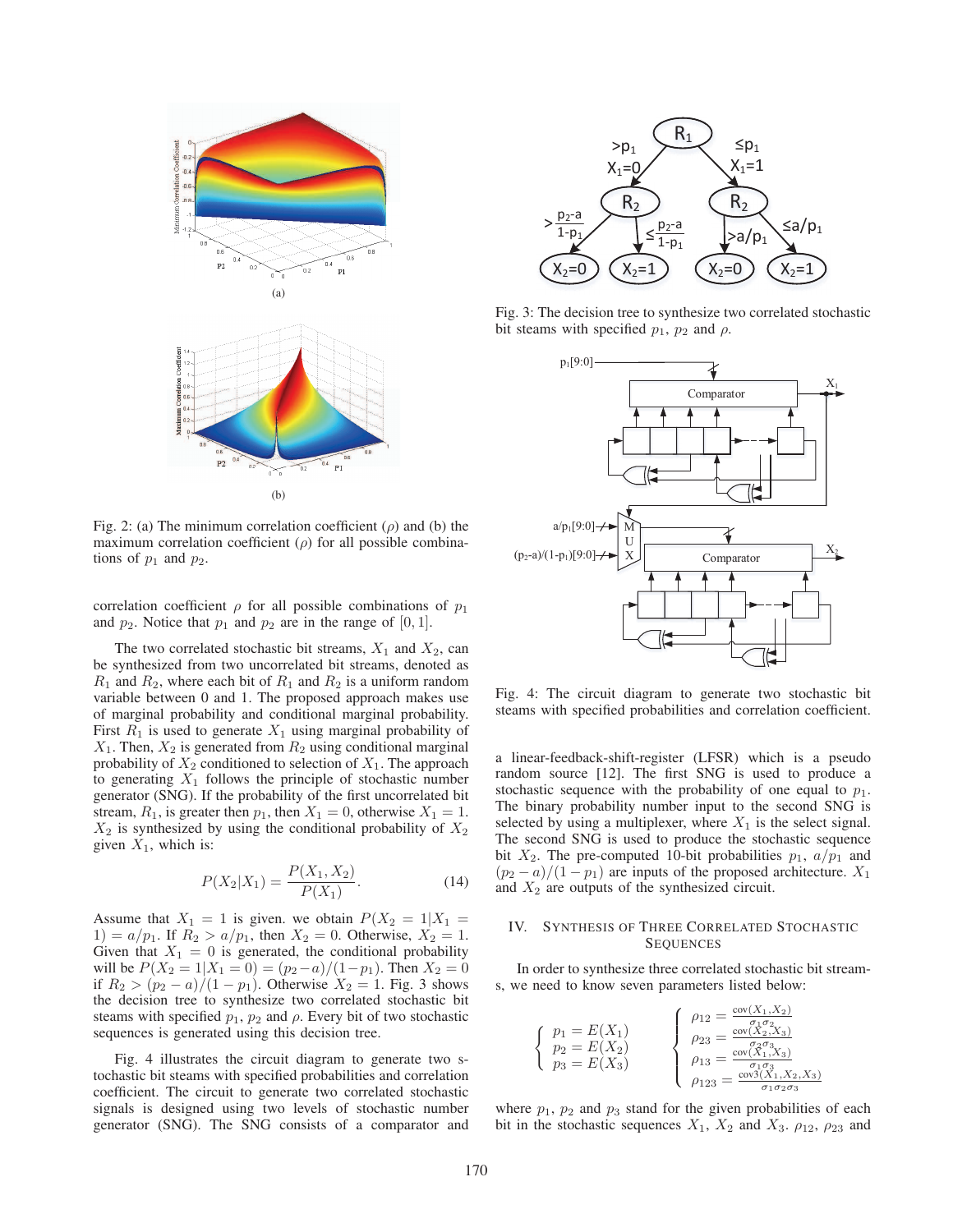$\rho_{13}$  represent the pairwise correlations of stochastic bit streams and  $\rho_{123}$  denotes their cubic correlation. The joint probability mass function (pmf) of  $X_1$  and  $X_2$  and  $X_3$  is described in Table III. The parameter *a* denotes the probability that  $X_1 = 1$ and  $X_2 = 1$ , *b* represents the probability that  $X_2 = 1$  and  $X_3 = 1$ , *c* denotes the probability that  $X_1 = 1$  and  $X_3 = 1$ , *d* represents the probability that  $X_1 = 1$ ,  $X_2 = 1$  and  $X_3 = 1$ . These can be derived from  $p_1$ ,  $p_2$ ,  $p_3$  and given correlations. Since all values in Table II represent probabilities, they must

TABLE III: The joint probability mass function of  $X_1, X_2$  and *X*3.

| $X_1X_2$ | $X_3 = 0$               | $X_3 = 1$         |
|----------|-------------------------|-------------------|
| $^{00}$  | $1-p_1-p_2-p_3+a+b+c-d$ | $p_3 - b - c + d$ |
|          | $p_2 - a - b + d$       | $b-d$             |
|          | $p_1 - a - c + d$       | $c-d$             |
|          | $a-d$                   |                   |

be non-negative. This is guaranteed by the constraints:

$$
\left\{\begin{array}{l} d\geq 0\\ d\leq \min(a,b,c)\\ p_3+d-b-c\geq 0\\ p_2+d-a-b\geq 0\\ p_1+d-a-c\geq 0\\ 1-p_1-p_2-p_3+a+b+c-d\geq 0 \end{array}\right.
$$

From the definition of the bit-level correlation coefficient, the parameter *a*, *b*, *c* and *d* can be obtained as:

$$
\begin{cases}\na = p_1 p_2 + \rho_{12} \sigma_1 \sigma_2 \\
b = p_2 p_3 + \rho_{23} \sigma_2 \sigma_3 \\
c = p_1 p_3 + \rho_{13} \sigma_1 \sigma_3 \\
d = p_1 p_2 p_3 + \rho_{123} \sigma_1 \sigma_2 \sigma_3 + \alpha\n\end{cases}
$$

where  $\alpha = \rho_{12}\sigma_1\sigma_2p_3 + \rho_{23}\sigma_2\sigma_3p_1 + \rho_{13}\sigma_1\sigma_3p_2$  and  $\sigma_i = \sqrt{n_i(1-n_i)}$  $p_i(1-p_i)$ .

The three correlated stochastic bit streams, *X*1, *X*<sup>2</sup> and *X*3, can be synthesized from three uncorrelated bit streams, denoted as  $R_1$ ,  $R_2$  and  $R_3$ , where each bit of  $R_1$ ,  $R_2$  and  $R_3$ is a uniform random variable between 0 and 1.  $X_1$  and  $X_2$ are first generated by using the approach to synthesizing two correlated stochastic bit streams. In this step, parameters  $p_1, p_2$ and  $a$  are used. In the next step,  $X_3$  is synthesized depending on the conditional probability of  $X_3$  given  $X_1$  and  $X_2$ :

$$
P(X_3|X_1, X_2) = \frac{P(X_1, X_2, X_3)}{P(X_1, X_2)}.
$$
 (15)

 $P(X_1, X_2, X_3)$  can be found in Table III and  $P(X_1, X_2)$  is presented in Table II. Given various values of  $X_1$  and  $X_2$  from the first step, four cases are considered:

(i) 
$$
X_1 = 0
$$
 and  $X_2 = 0$ :  

$$
P(X_3 = 1 | X_1 = 0, X_2 = 0) = \frac{p_3 - b - c + d}{1 - p_1 - p_2 + a}.
$$

If  $R_3$  ≤  $(p_3 - b - c + d)/(1 - p_1 - p_2 + a)$ , then  $X_3 = 1$ . Otherwise,  $X_3 = 0$ .

(ii)  $X_1 = 0$  and  $X_2 = 1$ :

$$
P(X_3 = 1 | X_1 = 0, X_2 = 1) = \frac{b - d}{p_2 - a}.
$$

If  $R_3$  ≤  $(b - d)/(p_2 - a)$ , then  $X_3 = 1$ . Otherwise,  $X_3 = 0.$ 

(iii)  $X_1 = 1$  and  $X_2 = 0$ :

$$
P(X_3 = 1 | X_1 = 1, X_2 = 0) = \frac{c - d}{p_1 - a}.
$$

*a .*

If  $R_3$  ≤  $(c - d)/(p_1 - a)$ , then  $X_3 = 1$ . Otherwise,  $X_3 = 0.$ (iv)  $X_1 = 1$  and  $X_2 = 1$ :

$$
P(X_3 = 1 | X_1 = 1, X_2 = 1) = \frac{d}{a}
$$

If  $R_3 \le d/a$ , then  $X_3 = 1$ . Otherwise,  $X_3 = 0$ .

Fig. 5 illustrates the decision tree to synthesize three correlated stochastic bit steams with specified *p*1, *p*2, *p*<sup>3</sup> and correlation coefficients. Every bit of three stochastic sequences is generated using this decision tree. Compared to that shown in Fig 3, this decision tree has one more level to produce *X*<sup>3</sup> given the values of  $X_1$  and  $X_2$ .



Fig. 5: The decision tree to synthesize three correlated stochastic bit steams with specified  $p_1$ ,  $p_2$ ,  $p_3$  and correlation coefficients.

Fig. 6 illustrates the circuit diagram to generate three stochastic bit steams with specified probabilities and correlation coefficients. The circuit diagram to generate three correlated stochastic bit steams is similar to that shown in Fig. 4. The difference is that one more SNG is required to produce *X*3. The probability number input to the third SNG is determined by a multiplexer, where  $X_1$  and  $X_2$  are select signals. The pre-computed probabilities on the left side are inputs to the architecture.  $X_1$ ,  $X_2$  and  $X_3$  are outputs of the architecture.

## V. EXTENSION FOR STOCHASTIC BIPOLAR **REPRESENTATION**

The analysis of stochastic logic with correlated inputs and proposed synthesis circuits from Section II to Section IV are dependent on the unipolar representation. They can also be applied to bipolar representation after simple linear scaling of values represented by input sequences. For both correlation analysis of a stochastic combinational logic and the synthesis of correlated stochastic bit streams with specified parameters, we need to know the probabilities of 1s in stochastic sequences and their bit-level correlation coefficients. Consider an AND gate with the inputs of two stochastic bit streams. Given that the values represented by two sequences are  $n_1$  and  $n_2$ . In the context of unipolar format, we have:

$$
p_1 = n_1
$$
 and  $p_2 = n_2$ ,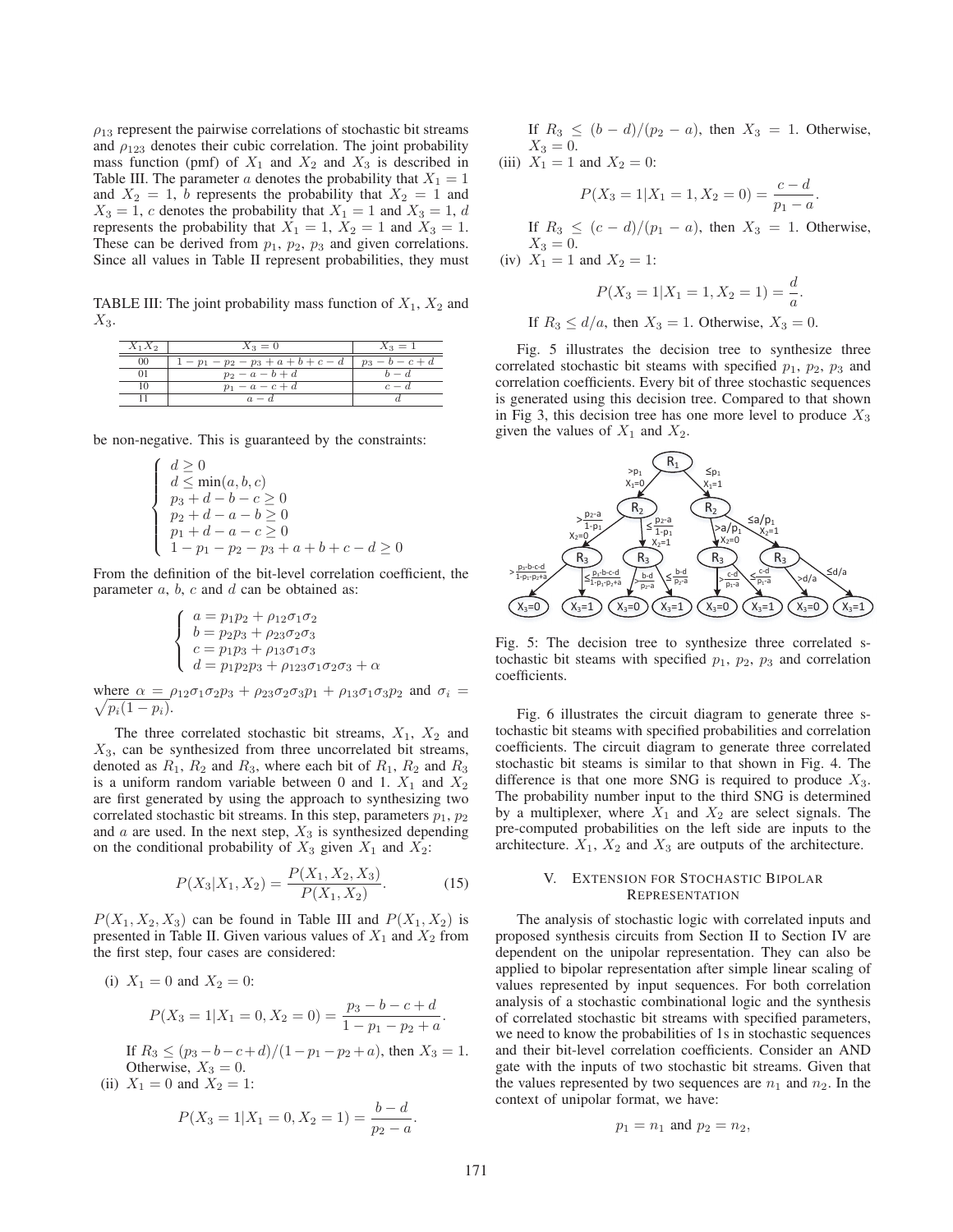

Fig. 6: The circuit diagram to generate three stochastic bit steams with specified probabilities and correlation coefficient.

where  $p_1$  and  $p_2$  are probabilities of 1s in two sequences respectively. However, for stochastic bipolar format:

$$
p_1 = \frac{n_1 + 1}{2}
$$

$$
p_2 = \frac{n_2 + 1}{2}.
$$

Therefore, the above linear scaling is required to derive  $p_i$  from  $n_i$  before the correlation analysis or synthesis of correlated stochastic sequences for bipolar representation. Since the bitlevel correlation is defined in the context of stochastic bit streams themselves rather than the values represented by bit streams, there is no difference of the correlation coefficients between unipolar and bipolar format. In bipolar representation, besides the definition in equation (4), the correlation coefficients can also be expressed in terms of  $n_i$  as following:

$$
\rho = \frac{E(X_1X_2) - p_1p_2}{\sqrt{p_1(1-p_1)p_2(1-p_2)}}
$$
  
= 
$$
\frac{\frac{n_Y+1}{2} - \frac{n_1+1}{2} \frac{n_2+1}{2}}{\sqrt{\frac{n_1+1}{2}(1-\frac{n_1+1}{2}) \frac{n_2+1}{2}(1-\frac{n_2+1}{2})}}
$$
  
= 
$$
\frac{2(n_Y+1) - (n_1+1)(n_2+1)}{\sqrt{(n_1+1)(1-n_1)(n_2+1)(1-n_2)}}
$$

where  $n<sub>Y</sub>$  denotes the bipolar value represented by the output stochastic sequence of the AND gate;  $n_1$  and  $n_2$  are the values represented by two input bipolar stochastic sequences.

Thus, in stochastic bipolar format, we first convert  $n_i$  to  $p_i$  using linear scaling described above. Then the proposed analysis of stochastic logic with correlated inputs and the synthesis circuits to generate correlated stochastic bit streams with specified parameters can be applied as the unipolar format.

## VI. EXPERIMENTAL RESULTS

In this section, we present the test results of synthesis circuit to generate correlated bit streams. The simulation results of stochastic combinational logic with two correlated inputs are presented. We also present the synthesis results of the circuits to generate two and three stochastic bit streams with specified probabilities and correlation coefficients.

## *A. Test for circuit to generate correlated stochastic bit streams*

*1) Synthesis circuit to generate two correlated stochastic bit streams:* The simulations were performed to test the circuit to generate two correlated stochastic bit streams with specified probabilities and correlation coefficient in *unipolar* format. Table IV shows the simulation results given distinct values of  $p_1$ ,  $p_2$  and  $\rho$ , which are probabilities of 1s in two stochastic sequences and the correlation coefficient between them. For each combination of  $p_1$ ,  $p_2$  and  $\rho$ , we performed 1000 Monte Carlo runs using the architecture shown in Fig. 4. The length of stochastic bit streams is 1024. The 12-bit LFSR is used as the pseudo random source with the uniform distribution, where the feedback polynomial is given as following:

$$
x^{12} + x^{11} + x^{10} + x^4 + 1.
$$
 (16)

The mean values of  $p_1$ ,  $p_2$  and  $\rho$  of generated stochastic sequences are presented as *p*1*mean*, *p*2*mean* and ρ*mean*. Their standard deviations of 1000 runs are described as  $\sigma_{p_1}$ ,  $\sigma_{p_2}$  and σ<sup>ρ</sup> in Table IV.

We also performed simulations to test the circuit to generate two correlated stochastic bit streams with specified probabilities and correlation coefficient in *bipolar* format. Table V shows the simulation results given distinct values of  $n_1$ ,  $n_2$ and  $\rho$ , which are bipolar values represented by two stochastic sequences and the correlation coefficient between them. All other experimental parameters are same as the simulations in unipolar format.

*2) Synthesis circuit to generate three correlated stochastic bit streams:* The simulation was performed to test the circuit to generate three correlated stochastic bit streams with specific probabilities and correlation coefficient in unipolar format. Given that the probabilities of 1s in three stochastic sequence are  $p_1 = 0.6$ ,  $p_2 = 0.6$  and  $p_3 = 0.4$ . The correlation coefficients are  $\rho_{12} = -0.25$ ,  $\rho_{23} = 0.25$ ,  $\rho_{13} = 0.25$  and  $\rho_{123} = 0.068$ . We performed 1000 Monte Carlo runs using the architecture shown in Fig. 6. The length of stochastic bit streams is 1024. Three 12-bit LFSRs are used as pseudo random sources with the uniform distribution, where the feedback polynomial is the same as that in (16). We present partial results of synthesis circuit to generate three correlated stochastic bit streams in histograms. The distribution of *p*1,  $p_2$ ,  $p_3$  and  $\rho_{123}$  of generated stochastic sequences are shown in Fig. 7, Fig. 8, Fig. 9 and Fig. 10, respectively.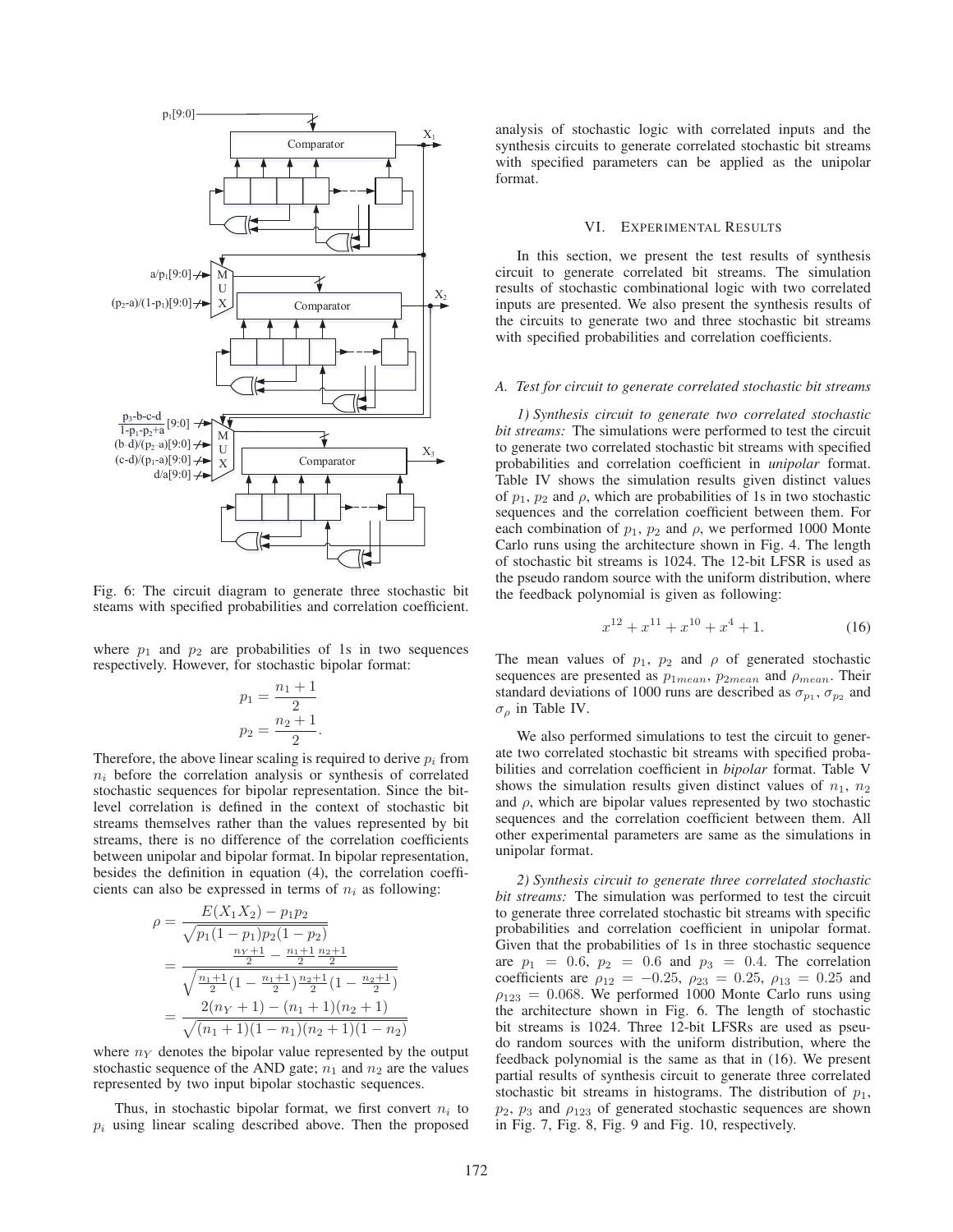TABLE IV: The simulation results of synthesis circuit to generate two correlated stochastic bit streams given distinct values of  $p_1$ ,  $p_2$  and  $\rho$  in *unipolar* format.

|       | Given conditions |        | Simulation results from synthesis circuit |             |               |                |                |                 |
|-------|------------------|--------|-------------------------------------------|-------------|---------------|----------------|----------------|-----------------|
| $p_1$ | $p_2$            | $\rho$ | $p_{1mean}$                               | $p_{2mean}$ | $\rho_{mean}$ | $\sigma_{p_1}$ | $\sigma_{p_2}$ | $\sigma_{\rho}$ |
| 0.2   | 0.4              | 0.05   | 0.2003                                    | 0.3998      | 0.0480        | 0.0111         | 0.0136         | 0.0314          |
| 0.2   | 0.4              | 0.15   | 0.1996                                    | 0.3990      | 0.1504        | 0.0106         | 0.0135         | 0.0317          |
| 0.3   | 0.5              | 0.15   | 0.2998                                    | 0.4993      | 0.1511        | 0.0120         | 0.0140         | 0.0306          |
| 0.3   | 0.5              | 0.25   | 0.2993                                    | 0.4997      | 0.2504        | 0.0127         | 0.0140         | 0.0279          |
| 0.4   | 0.6              | 0.25   | 0.3999                                    | 0.6003      | 0.2506        | 0.0126         | 0.0133         | 0.0288          |
| 0.4   | 0.6              | 0.35   | 0.3994                                    | 0.5996      | 0.3499        | 0.0132         | 0.0142         | 0.0264          |
| 0.5   | 0.7              | 0.35   | 0.5007                                    | 0.7002      | 0.3495        | 0.0133         | 0.0125         | 0.0259          |
| 0.5   | 0.7              | 0.45   | 0.4997                                    | 0.6999      | 0.4499        | 0.0134         | 0.0134         | 0.0247          |
| 0.6   | 0.8              | 0.45   | 0.6005                                    | 0.7999      | 0.4489        | 0.0128         | 0.0113         | 0.0252          |
| 0.6   | 0.8              | 0.55   | 0.5992                                    | 0.7997      | 0.5488        | 0.0134         | 0.0117         | 0.0219          |

TABLE V: The simulation results of synthesis circuit to generate two correlated stochastic bit streams given distinct values of  $n_1$ ,  $n_2$  and  $\rho$  in *bipolar* format.

| Given conditions |                | Simulation results from synthesis circuit |             |             |               |                |              |                 |
|------------------|----------------|-------------------------------------------|-------------|-------------|---------------|----------------|--------------|-----------------|
| $n_1$            | n <sub>2</sub> | ρ                                         | $n_{1mean}$ | $n_{2mean}$ | $\rho_{mean}$ | $\sigma_{n_1}$ | $\sigma_{n}$ | $\sigma_{\rho}$ |
| $-0.6$           | $-0.2$         | 0.05                                      | $-0.5995$   | $-0.2021$   | 0.0518        | 0.0213         | 0.0254       | 0.0317          |
| $-0.6$           | $-0.2$         | 0.15                                      | $-0.6002$   | $-0.1998$   | 0.1487        | 0.0213         | 0.0274       | 0.0322          |
| $-0.4$           | $\Omega$       | 0.15                                      | $-0.3995$   | $-0.0013$   | 0.1499        | 0.0250         | 0.0277       | 0.0310          |
| $-0.4$           | $\Omega$       | 0.25                                      | $-0.3997$   | $-0.0007$   | 0.2503        | 0.0251         | 0.0289       | 0.0294          |
| $-0.2$           | 0.2            | 0.25                                      | $-0.2009$   | 0.1999      | 0.2504        | 0.0270         | 0.0269       | 0.0282          |
| $-0.2$           | 0.2            | 0.35                                      | $-0.2000$   | 0.1999      | 0.3499        | 0.0269         | 0.0278       | 0.0272          |
| $\Omega$         | 0.4            | 0.35                                      | 0.0001      | 0.4005      | 0.3513        | 0.0278         | 0.0252       | 0.0274          |
| $\Omega$         | 0.4            | 0.45                                      | 0.0009      | 0.3997      | 0.4500        | 0.0273         | 0.0259       | 0.0242          |
| 0.2              | 0.6            | 0.45                                      | 0.2011      | 0.6009      | 0.4488        | 0.0263         | 0.0230       | 0.0248          |
| 0.2              | 0.6            | 0.55                                      | 0.1994      | 0.5998      | 0.5485        | 0.0253         | 0.0222       | 0.0214          |



Fig. 7: The histogram of the mean value  $(p_1)$  of the first stochastic bit stream generated from the synthesis circuit where the expected  $p_1 = 0.6$ .



0.35 0.36 0.37 0.38 0.39 0.4 0.41 0.42 0.43 0.44 0.45<br>p3 from simulations 50 100 150 200 250 300 # of occurences

Fig. 9: The histogram of the mean value  $(p_3)$  of the third stochastic bit stream generated from synthesis circuit where the expected  $p_3 = 0.4$ .



Fig. 8: The histogram of the mean value  $(p_2)$  of the second stochastic bit stream generated from the synthesis circuit where the expected  $p_2 = 0.6$ .

Fig. 10: The histogram of the correlation coefficient ( $\rho_{123}$ ) of the stochastic bit streams generated from synthesis circuit where the expected  $\rho_{123} = 0.068$ .